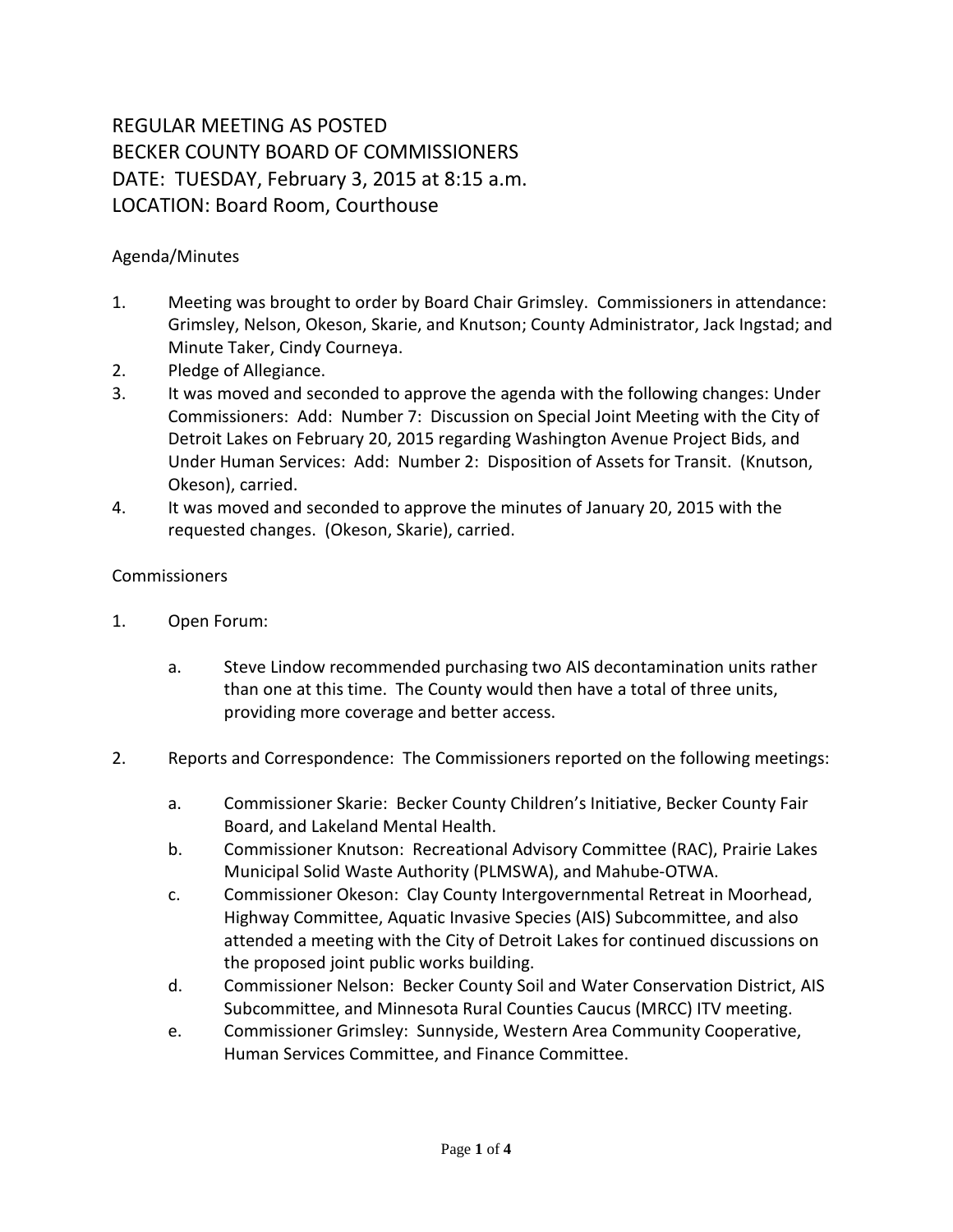- f. It was moved and seconded to approve any of the commissioner's attendance at the Lakeland Mental Health Annual meeting on February 23 $^{rd}$  at 11:00 a.m. in Fergus Falls, MN with per diem and mileage reimbursement. (Skarie, Nelson), carried.
- 3. Appointments:
	- a. It was moved and seconded to appoint Scott Walz to the Ordinance Review Committee, for a three-year term representing District 4. (Skarie, Nelson), carried.
- 4. Aquatic Invasive Species (AIS) Discussion:
	- a. It was moved and seconded to authorize the AIS Committee to purchase two (2) Landa decontamination units with trailers, as presented, at an amount of up to \$19,000 each, plus any applicable licensing fees and tax, using the State AIS prevention dollars. (Okeson, Nelson), carried.
	- b. It was moved and seconded to authorize the AIS Committee or a representative from the Board to negotiate an agreement with the Becker County Soil and Water Conservation District and the Pelican River Watershed District to manage the Becker County AIS Program for 2015, and to approve up to \$25,000 of financial support from county reserve funds, with the final agreement ratified by the County Board, and to also authorize the County to initiate the advertisement for the Becker County AIS Coordinator for 2015, with the position designated as 50% time for AIS and 50% time for Becker County Soil and Water Conservation District and Pelican River Watershed District water-related issues. (Nelson, Knutson), carried.
	- c. It was moved and seconded to authorize to begin the recruitment of the seasonal AIS Level I Inspectors and Level II Decontaminators. (Okeson, Nelson), carried.
- 5. It was moved and seconded to amend the agenda, to add under Commissioners: Number 4C: AIS Coordinator and Number 4D: Draft Letter to the Initiative Foundation in regards to the "Top of the Watershed AIS Prevention Strategy Pilot" Grant Application. (Knutson, Okeson), carried.
- 6. Guy Fischer submitted the draft of a letter addressed to the Initiative Foundation, on behalf of Mike Mathias, President of the Floyd Shores Lake Association, Tera Guetter Director/Administrator of the Pelican River Watershed District, and Becker County. The letter is in response to a rejection from the foundation for the "Top of the Watershed AIS Prevention Strategy" pilot grant application. They are requesting the Board's support of the letter and to authorize County Administrator, Jack Ingstad, to sign the letter on Behalf of Becker County. Discussion followed with Commissioner Skarie acknowledging that there are some concerns in relation to the grant, and that at this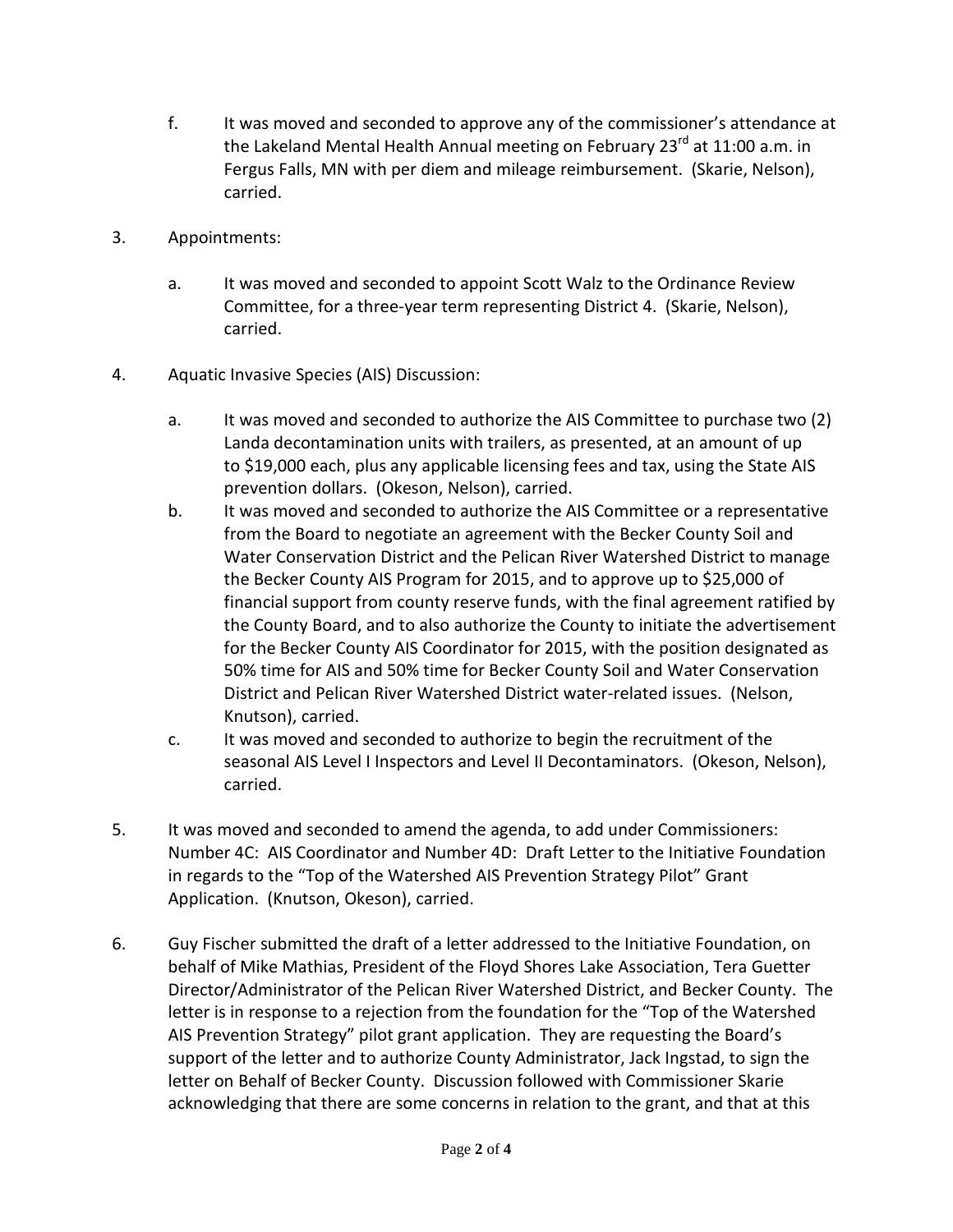time he cannot support it. It was moved and seconded to table the letter and the AIS Initiative Grant at this time. (Nelson, Knutson), carried.

- 7. An update was provided on the Human Services Director position recruitment. It was reported that three candidates have been interviewed. It was also noted that Otter Tail County is interested in creating a joint position with Becker County, with the possibility of Otter Tail County Human Services Director, John Dinsmore, providing services for both Becker and Otter Tail Counties. The Human Services Committee will meet and return to the Board with their recommendations.
- 8. Discussion was held in reference to televising board meetings. It was the consensus of the Board to direct the Information Technology (IT) Department to research costs further and to refer discussion back to the IT Committee for their recommendations.
- 9. It was moved and seconded to approve the Board of Commissioner's Special Joint Meeting with the City of Detroit Lakes for discussion on the Washington Avenue Project and for consideration of granting bid awards, with the meeting scheduled for Friday, February 20, 2015 at 12:00 p.m. at the Detroit Lakes City Council Chambers. (Nelson, Okeson), carried.

[NOTATION: Following this board meeting of February 3, 2015, the date and time for the Special Joint Meeting with the City of Detroit Lakes was changed to Thursday, February  $19^{th}$  at 5:00 p.m.]

Auditor-Treasurer: Mary Hendrickson presented:

- 1. Licenses and Permits:
	- a. It was moved and seconded to approve Resolution 02-15-1A, to approve the Gambling Application for Exempt Permit to conduct a Raffle for YMCA Cass and Clay County, on June 3, 2015, for operations at Camp Cormorant, 14501 YMCA Lane, Lake Park, MN, in Cormorant Township. (Skarie, Nelson), carried.

Finance Committee: Mary Hendrickson presented:

- 1. It was moved and seconded to approve the Over 90-Day Claim for:
	- a. Minnesota Sheriff's Association in the amount of \$200.00; did not receive invoice.
		- (Nelson, Knutson), carried.
- 2. It was moved and seconded to approve the Regular Claims, as presented. (Grimsley, Knutson), carried.
- 3. It was moved and seconded to approve the spring and fall 2015 Preventative Maintenance Contract for courthouse mechanical equipment with Johnson Controls at the low quote of \$6,550.00. (Skarie, Nelson), carried.